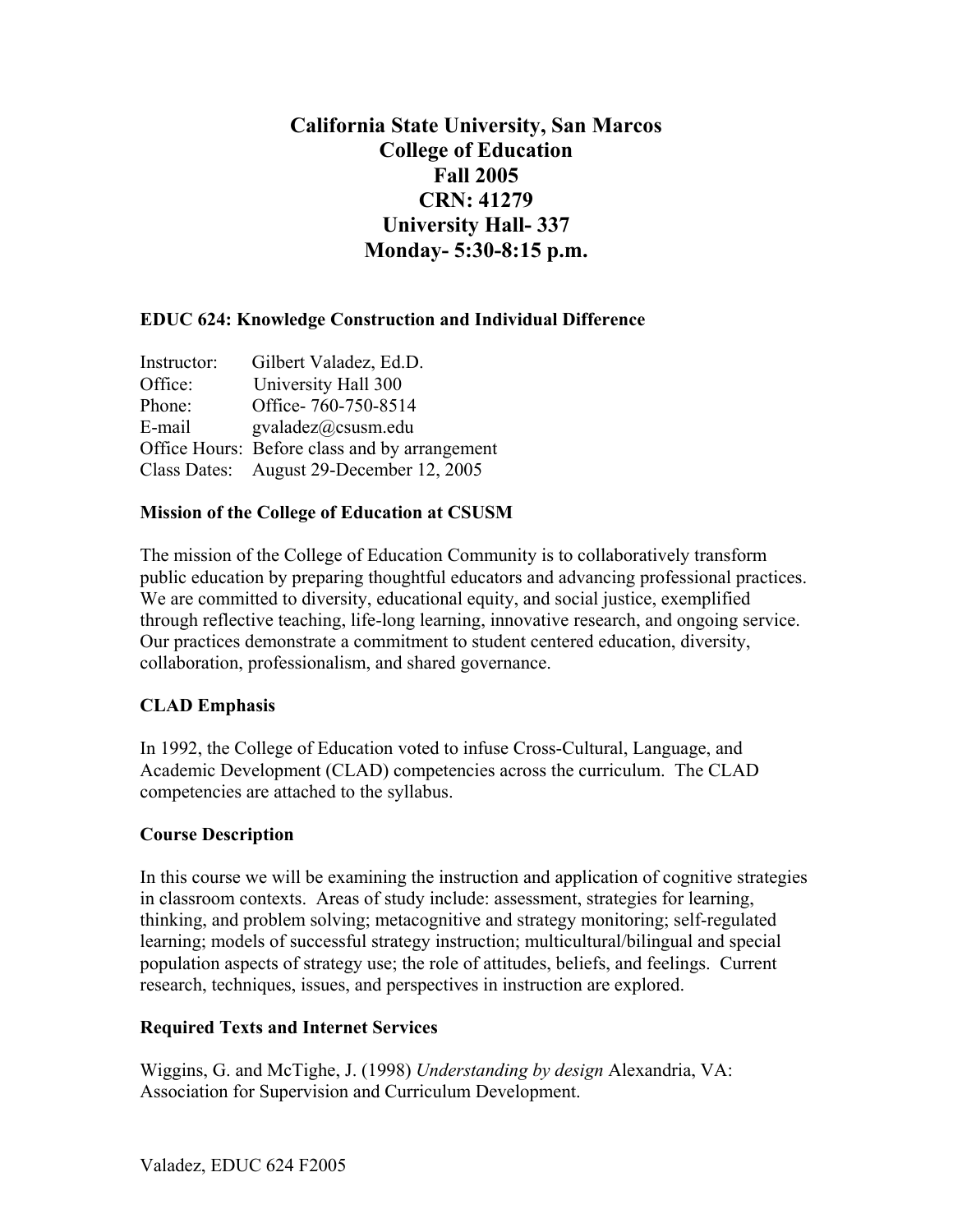Wiggins, G. (1998) *Educative assessment* : Designing assessment to inform and improve student performance San Francisco: Jossey-Bass.

Register to **TaskStream** at www.taskstream.com by **September 15, 2005**

| <b>Date</b> | Topic and presentation assignments                                                                                                                                                                                                      | Presenter(s)                              |
|-------------|-----------------------------------------------------------------------------------------------------------------------------------------------------------------------------------------------------------------------------------------|-------------------------------------------|
| 08/29/05    | <b>Introduction:</b> Course outline. Group Discussion-What is<br>Scholarship?                                                                                                                                                           | Dr. Valadez                               |
| 0912/05     | Group process: Wiggins' and McTighe, Understanding by<br>Design. Theoretical Framework for embedded assessments.<br>Read Chapters 1-4 of text.                                                                                          | Dr. Valadez                               |
| 09/19/05    | Group process: TaskStream workshop. For this workshop<br>please bring a disk or CD with an artifact or paper from your<br>EDUC 602 class. We will be using computers and practicing<br>how to use TaskStream during this class session. | Dr. Valadez                               |
| 09/26/05    | Chapters one and two discussion: Educative assessment: A<br>vision and ensuring authentic performance.                                                                                                                                  | Group 1                                   |
| 10/03/05    | <b>Essential Questions and Understandings Workshop:</b><br>Please bring your essential questions and understandings to<br>class for review and discussion.                                                                              | <b>Entire Class</b><br>and Dr.<br>Valadez |
| 10/10/05    | <b>Chapter four discussion: Promoting Student Understanding</b>                                                                                                                                                                         | Group 2                                   |
| 10/17/05    | Independent Workshop Time: Continue work on backward<br>design units and Taskstream                                                                                                                                                     | <b>Entire Class</b>                       |
| 10/24/05    | Chapter five discussion: Standards and criteria.                                                                                                                                                                                        | Group 3                                   |
| 10/31/05    | <b>Chapter nine discussion</b> : <i>Curriculum and instruction</i> .                                                                                                                                                                    | Group 4                                   |
| 11/07/05    | Group Discussion: "The futility of trying to teach everything<br>of importance" by Grant Wiggins.                                                                                                                                       | Dr. Valadez                               |
| 11/14/05    | <b>Chapter ten discussion</b> Grading and reporting                                                                                                                                                                                     | Group 5                                   |
|             |                                                                                                                                                                                                                                         |                                           |

## **Tentative Class Outline**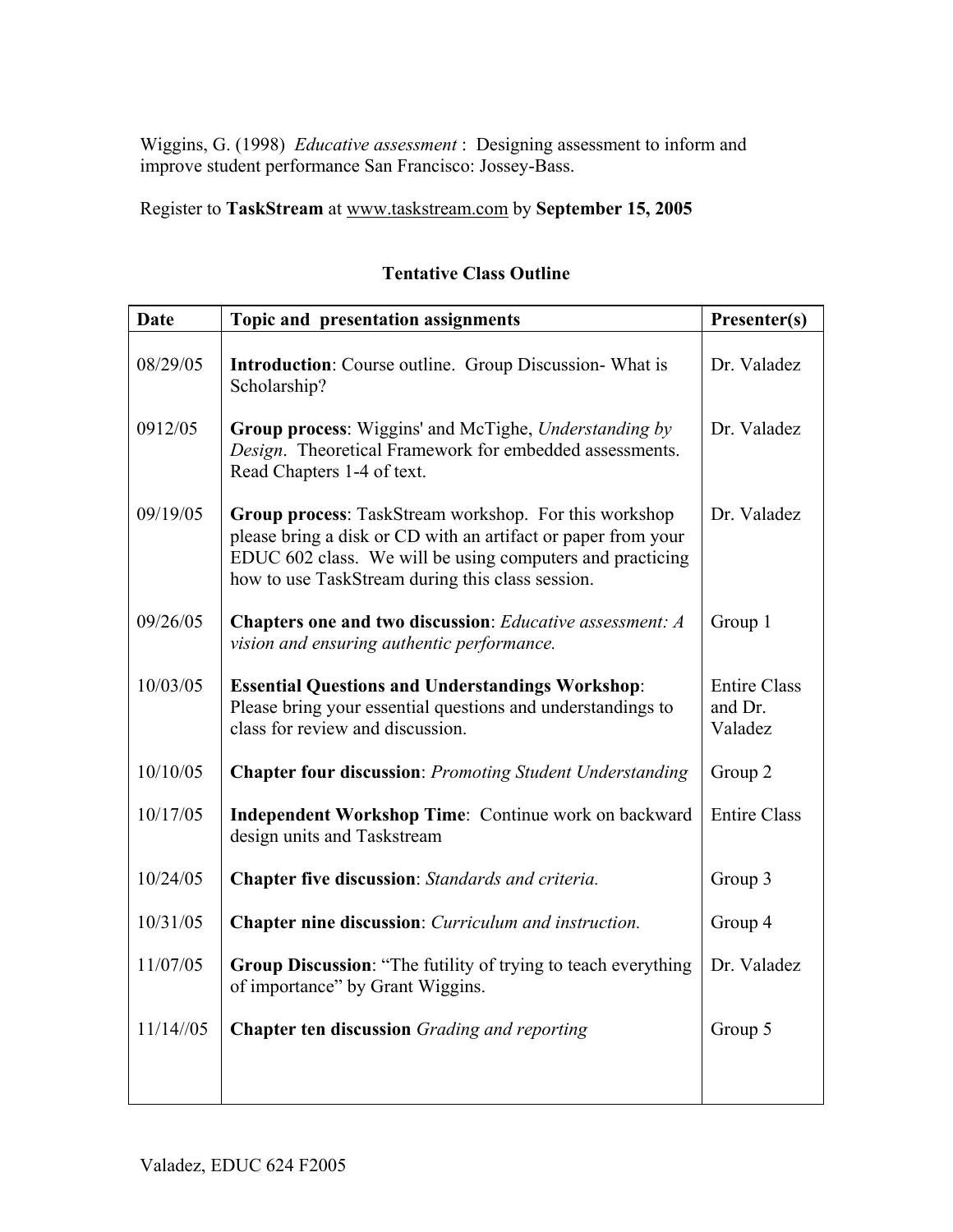| 11//21/05 | <b>Work groups:</b> Use this time to work on your backward<br>design unit. Please bring a rough draft of your unit to class to<br>work with groups and the instructor.                                                     |                      | <b>Entire Class</b><br>and Dr.<br>Valadez |
|-----------|----------------------------------------------------------------------------------------------------------------------------------------------------------------------------------------------------------------------------|----------------------|-------------------------------------------|
| 11/28/05  | <b>Chapter eleven discussion:</b> Teaching and Accountability                                                                                                                                                              |                      | Group 6                                   |
| 12/05/05  | Chapter twelve discussion: Feasibility: Real and Imagined                                                                                                                                                                  |                      | Group 7                                   |
| 12/12/05  | <b>Group presentations: Backward Design Units and Closure</b><br>Event                                                                                                                                                     |                      | <b>Entire Class</b><br>and Dr.<br>Valadez |
|           | Note: Those students who are not facilitating the discussion<br>are required to read the topic chapter(s) before class. This is<br>important as discussion will be richer when everyone has<br>read the required material. |                      |                                           |
|           | Below are the due dates for submissions to TaskStream:                                                                                                                                                                     |                      |                                           |
|           | <b>Due Date</b>                                                                                                                                                                                                            | <b>Course number</b> |                                           |
|           | October 18, 2005                                                                                                                                                                                                           | <b>EDUC 602</b>      |                                           |
|           | November 1, 2005                                                                                                                                                                                                           | <b>EDUC 604</b>      |                                           |
|           | November 15, 2005                                                                                                                                                                                                          | <b>EDUC 620</b>      |                                           |
|           | November 29, 2005                                                                                                                                                                                                          | <b>EDUC 622</b>      |                                           |
|           |                                                                                                                                                                                                                            |                      |                                           |
|           |                                                                                                                                                                                                                            |                      |                                           |

**Assignments:**

**Group Discussion**: See Appendix B. **Due Date**: See class schedule **Discussion Reflection**: See Appendix C **Due Date**: December 12, 2005 **TaskStream Portfolio**: See Appendix C **Due Date**: See class schedule or Appendix C **Backward Design Unit**: See Appendix C **Due Date**: December 12, 2005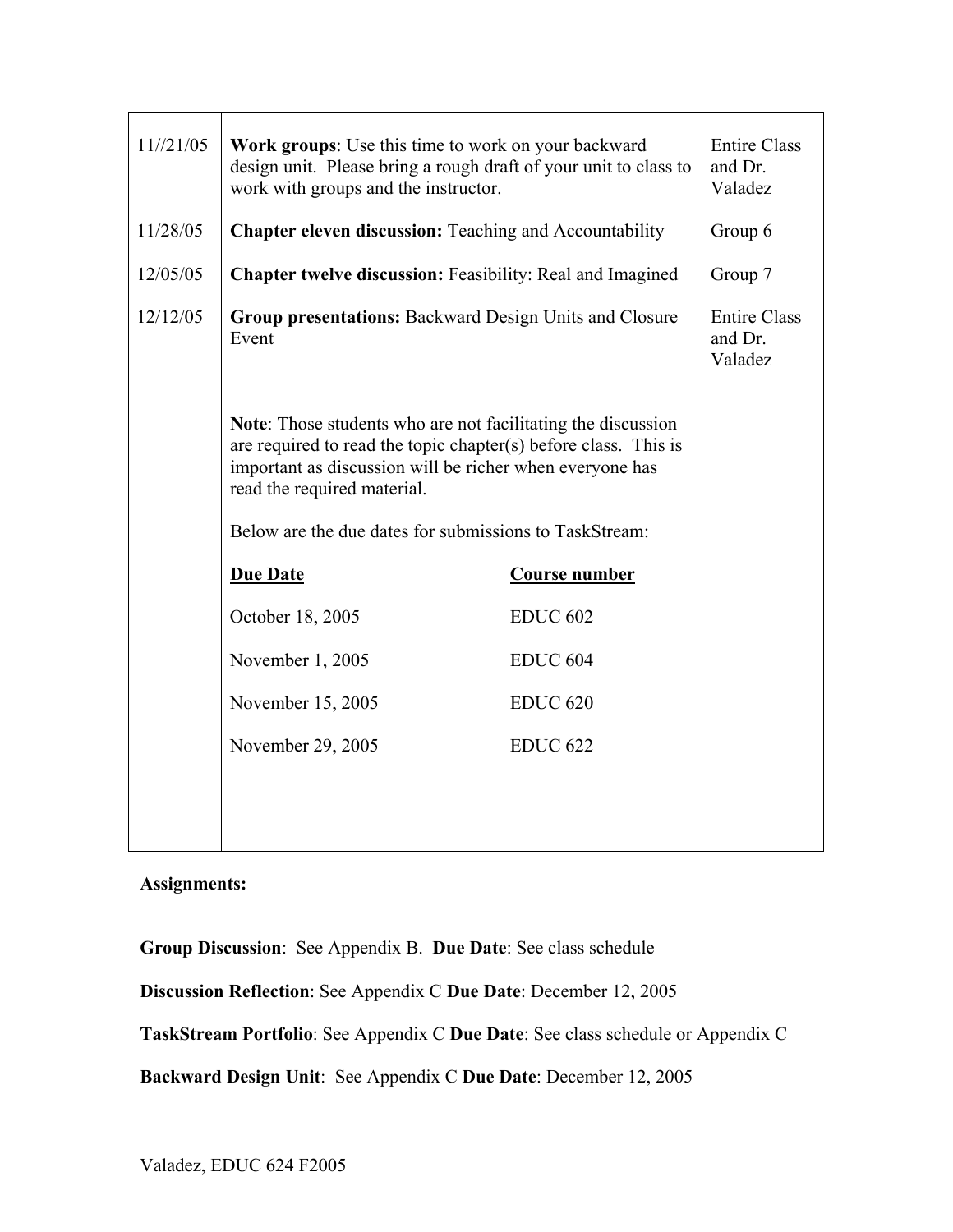#### **Grading Table**

| <b>Assignment</b>     | <b>Percentage Points</b> |
|-----------------------|--------------------------|
| Group Discussion      | 25                       |
| Discussion Reflection |                          |
| TaskStream Portfolio  | 25                       |
| Backward Design Unit  | 20                       |
| Participation         | 20                       |
| Total                 | 100                      |

#### **Grading Scale**

**A**= 100-93, **A-**= 90-92, **B**= 83-89, **B-** 80-82, **C**= 72-79

#### **College of Education Attendance Policy**

Due to the dynamic and interactive nature of courses in the College of Education, all students are expected to attend all classes and participate actively. At a minimum, students must attend more than 80% of class time, or s/he **may not receive a passing grade** for the course at the discretion of the instructor. Individual instructors may adopt more stringent attendance requirements. Should the student have extenuating circumstances, s/he should contact the instructor as soon as possible

#### **Make Up Policy**

It is the policy of this class that students will make up for any time missed during the semester. Should you miss a class session you will be required to make up the time by completing an assignment. Usually the assignment is a written reflection about a chapter from one of the texts. However, you can negotiate with the professor to complete a different assignment.

#### **Addendum:**

- **A**: CLAD alignment document
- **B**. Group Presentation Guidelines
- **C**. Project Descriptions:

Presentation Reflection, TaskStream Portfolio, and Backward Design Unit Plan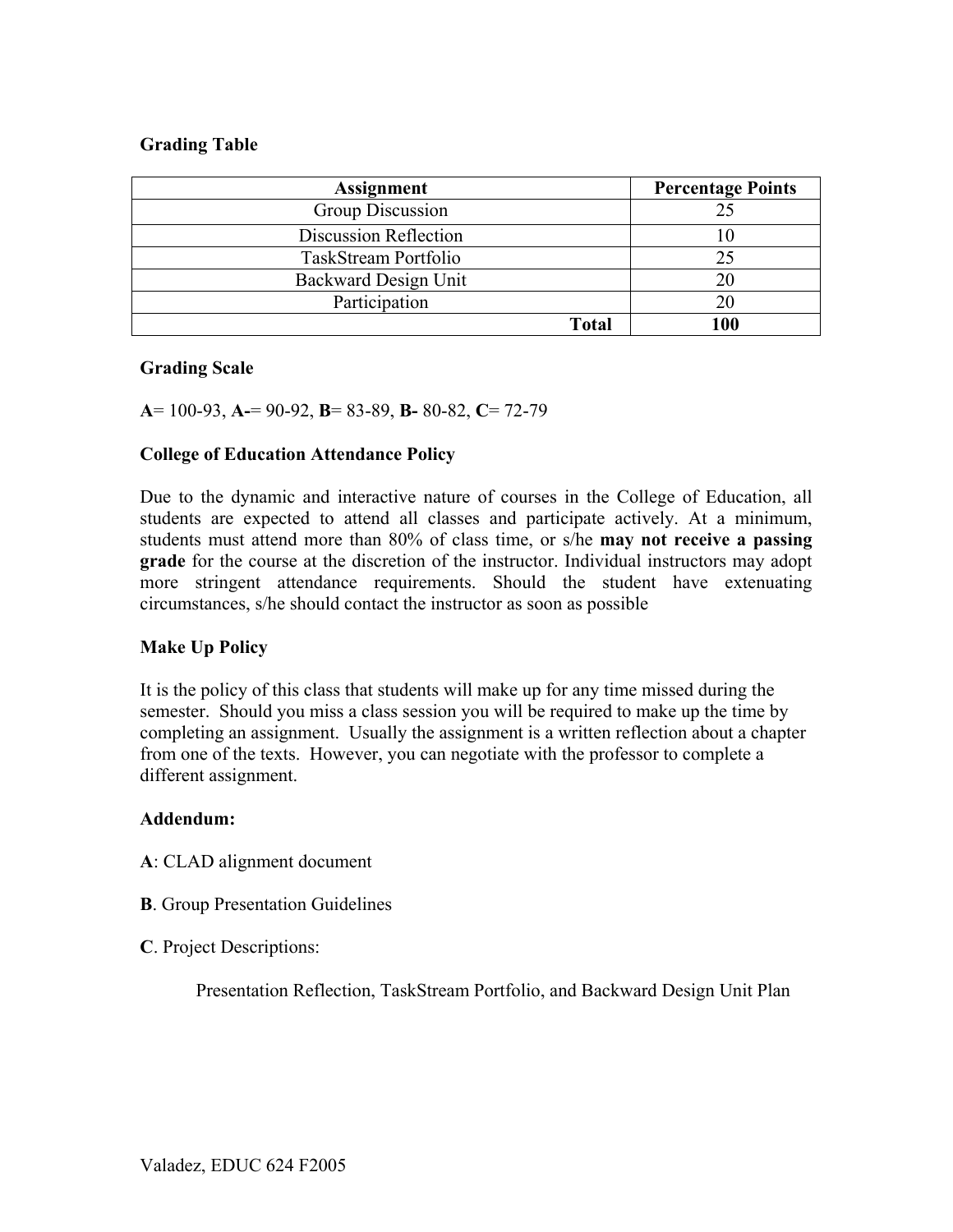## **Appendix A Clad Competencies**

| <b>TEST 1: LANGUAGE</b>                         | <b>TEST 2: METHODOLOGY</b>                               | TEST 3:                                                                                  |
|-------------------------------------------------|----------------------------------------------------------|------------------------------------------------------------------------------------------|
| <b>STRUCTURE</b>                                | OF BILINGUAL, ENGLISH                                    | <b>CULTURE</b>                                                                           |
| <b>AND</b>                                      | LANGUAGE DEVELOPMENT,                                    | <b>AND</b>                                                                               |
| <b>FIRST-AND SECOND-</b>                        | <b>AND</b>                                               | <b>CULTURAL DIVERSITY</b>                                                                |
| <b>LANGUAGE DEVELOPMENT</b>                     | <b>CONTENT INSTRUCTION</b>                               |                                                                                          |
| I. Language Structure and Use:                  | I. Theories and Methods of                               | I. The Nature of Culture                                                                 |
| <b>Universals and Differences</b>               | <b>Bilingual Education</b>                               |                                                                                          |
| (including the structure of                     |                                                          |                                                                                          |
| English)                                        |                                                          |                                                                                          |
| A. The sound systems of language<br>(phonology) | A. Foundations                                           | A. Definitions of culture                                                                |
| <b>B.</b> Word formation (morphology)           | <b>B.</b> Organizational models: What<br>works for whom? | <b>B.</b> Perceptions of culture                                                         |
| C. Syntax                                       | C. Instructional strategies                              | C. Intragroup differences (e.g.,<br>ethnicity, race, generations,<br>and micro-cultures) |
| <b>D.</b> Word meaning (semantics)              | <b>II. Theories and Methods for</b>                      | <b>D.</b> Physical geography and its                                                     |
|                                                 | <b>Instruction In and Through</b>                        | effects on culture                                                                       |
|                                                 | <b>English</b>                                           |                                                                                          |
|                                                 | A. Teacher delivery for both                             |                                                                                          |
| E. Language in context                          | English language development                             | E. Cultural congruence                                                                   |
|                                                 | and content instruction                                  |                                                                                          |
| F. Written discourse                            | <b>B.</b> Approaches with a focus on                     | <b>II. Manifestations of Culture:</b>                                                    |
|                                                 | English language development                             | <b>Learning About Students</b>                                                           |
| G. Oral discourse                               | C. Approaches with a focus on                            | A. What teachers should learn                                                            |
|                                                 | content area instruction (specially                      | about their students                                                                     |
|                                                 | designed academic instruction                            |                                                                                          |
|                                                 | delivered in English)                                    |                                                                                          |
| H. Nonverbal communication                      | D. Working with paraprofessionals                        | <b>B.</b> How teachers can learn about                                                   |
|                                                 |                                                          | their students                                                                           |
| II. Theories and Factors in First-              | <b>III. Language and Content Area</b>                    | C. How teachers can use what                                                             |
| and Second-Language                             | Assessment                                               | they learn about their students                                                          |
| Development                                     |                                                          | (culturally responsive                                                                   |
|                                                 |                                                          | pedagogy)                                                                                |
| A. Historical and current theories              |                                                          |                                                                                          |
| and models of language analysis                 | A. Purpose                                               | <b>III. Cultural Contact</b>                                                             |
| that have implications for                      |                                                          |                                                                                          |
| second-language development                     |                                                          |                                                                                          |
| and pedagogy                                    |                                                          |                                                                                          |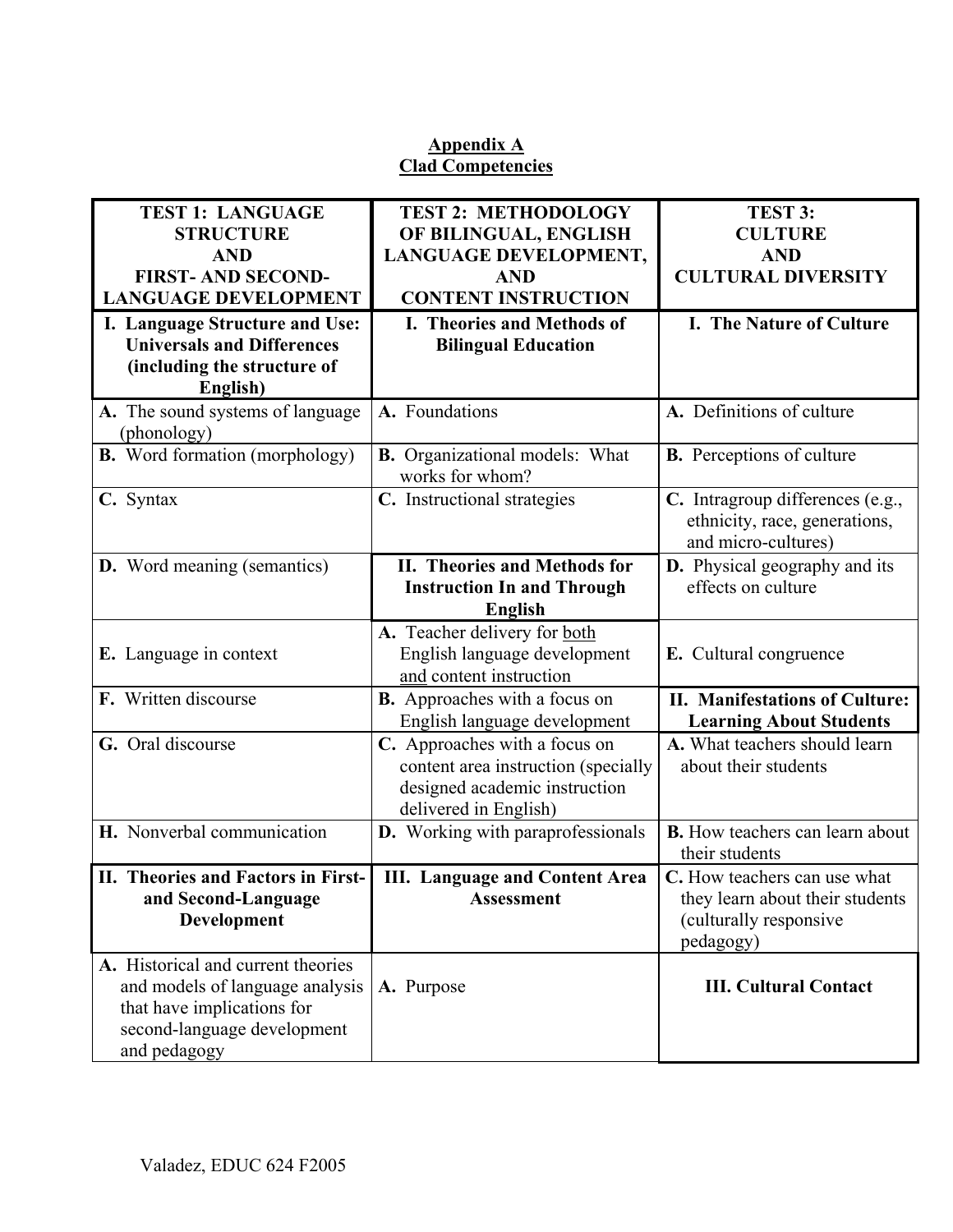| <b>B.</b> Psychological factors affecting<br>first- and second-language | <b>B.</b> Methods                   | A. Concepts of cultural contact         |
|-------------------------------------------------------------------------|-------------------------------------|-----------------------------------------|
| development                                                             |                                     |                                         |
| C. Socio-cultural factors affecting                                     | C. State mandates                   | <b>B.</b> Stages of individual cultural |
| first- and second-language                                              |                                     | contact                                 |
| development                                                             |                                     |                                         |
| <b>D.</b> Pedagogical factors affecting                                 | <b>D.</b> Limitations of assessment | C. The dynamics of prejudice            |
| first- and second-language                                              |                                     |                                         |
| development                                                             |                                     |                                         |
| <b>E.</b> Political factors affecting first-                            | E. Technical concepts               | <b>D.</b> Strategies for conflict       |
| and second-language                                                     |                                     | resolution                              |
| development                                                             |                                     |                                         |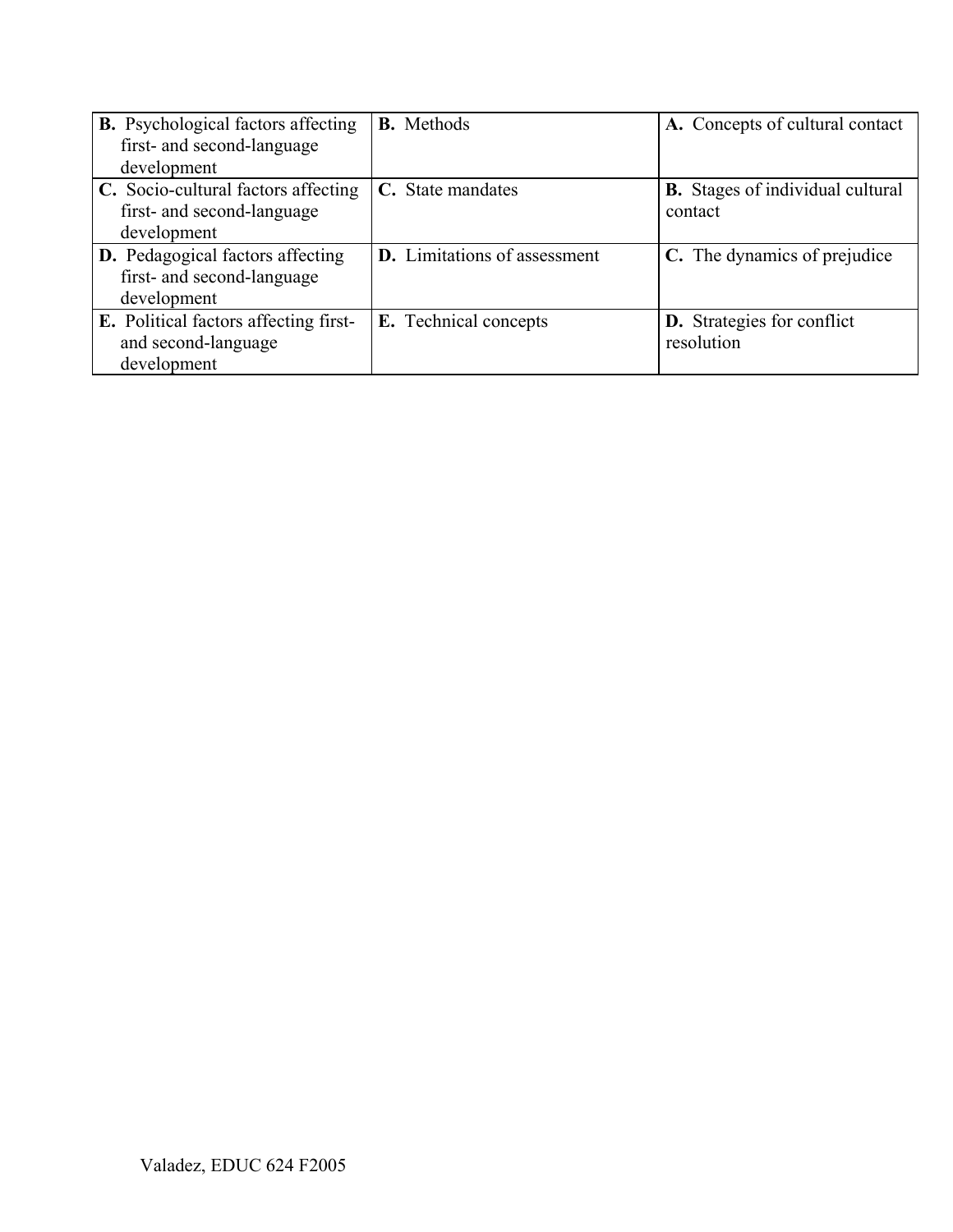#### **Appendix B Group Discussion Guidelines**

Each student in this course will be assigned a discussion group that will teach for a minimum of two hours for one class session. Discussion groups will present a chapter from the Wiggins text, *Educative assessment: Designing assessment to inform and improve student performanc*e as indicated in the course syllabus. Discussion groups will be composed of two to three students. The responsibilities of the discussion group are as follows:

- A. Read and iscuss the content of the assigned chapter.
- B. Provide the professor with an outline of discussion topics detailing the key discussion points for the class session, time frames, and evaluation processes.
- C. Compile a written report of the discussion highlighting key points and new understandings.

The sequence of the discussion group process will be as follows:

- A. On the first night of class you will be assigned a workgroup. During the first class session you are to meet as a group to discuss your work sessions. Work sessions will occur outside of class.
- B. During your work session discuss key points and concepts your group wish to cover. Collaborate on the roles of each group member.
- C. Develop a tentative outline for the discussion. Create a schedule of events; interactive activities are highly suggested. Please note, simplicity works well in discussions and you need not overwhelm yourself or your audience with too many distracting activities that might limit participants from contributing to the discussion. When you have finished creating your outline type it and give the outline to the instructor a week prior your scheduled discussion group.
- D. The professor will evaluate your outline the week prior to your discussion group. At that time, the instructor will provide more feedback and/or suggestions for improving the outline, etc. Once the instructor has reviewed the tentative outline type out a final outline that you will submit in your final report.
- E. Conduct the discussion group on your scheduled date.
- F. The week after your discussion group submit your final report. The questions and form of your report is outlined in Appendix C.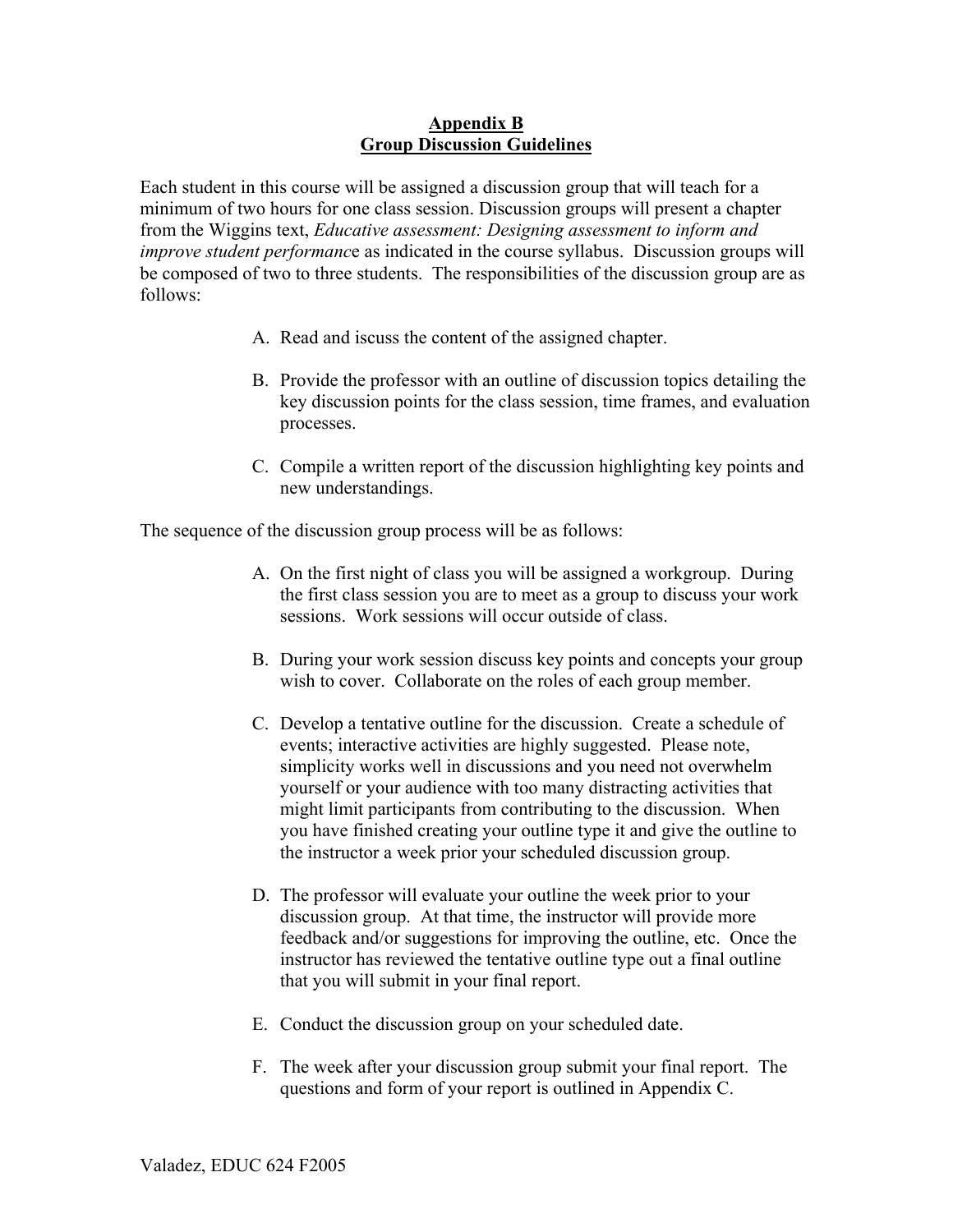## **Appendix C Project Descriptions**

The following is the description of course projects for this course.

## **One: Group Discussion Report**

You are to provide an in-depth report about your class discussion. The report is a group report in that you will submit a single document for one discussion group. You will need to answer the following questions in a typed report.:

- A. How did the discussion go overall? What are the major themes and new understandings?
- B. Did this discussion address the course goals and did your discussion address the key elements outlined by your group? If not, why didn't the discussion address what you had planned?
- C. How did you assess student understanding? Give concrete examples.
- D. What might you change if you were to present this material again?

In addition to the answers to the questions listed previously, attach your permanent outline created by your discussion group prior to the class discussion.

## **Two: Backward Design Unit Plan**

This project will require you to rewrite a unit you currently teach or plan to teach using Wiggins' Backward Design methods. You will first need to decide which unit you would like to rework. We will be sharing our units in class and we will work on rewriting our units collaboratively. The format for writing our units will be taken directly from the Wiggins' text *Understanding by Design*. You will be instructed on the methodology during class time. You will also have your text as a guide in creating a backwards design unit plan. At the end of the semester you will submit a copy of the rewritten unit.

## **Three: TaskStream Portifolio**

In this project you will log on and register to TaskStream (www.taskstream.com). You will have to be registered on TaskStream by **September 15, 2005**. Late entries will affect the grade by a point a day until you are registered. Once you have registered with TaskStream we learn together how to make entries into your electronic portfolio during a scheduled class session. After the session you will work on your portfolio at home.

To complete the TaskStream portfolio you will make entries for each of the classes you have taken so far in the Teaching, Learning and Leadership master's program. You will see that there are present in the grid all five of the standards for the National Board